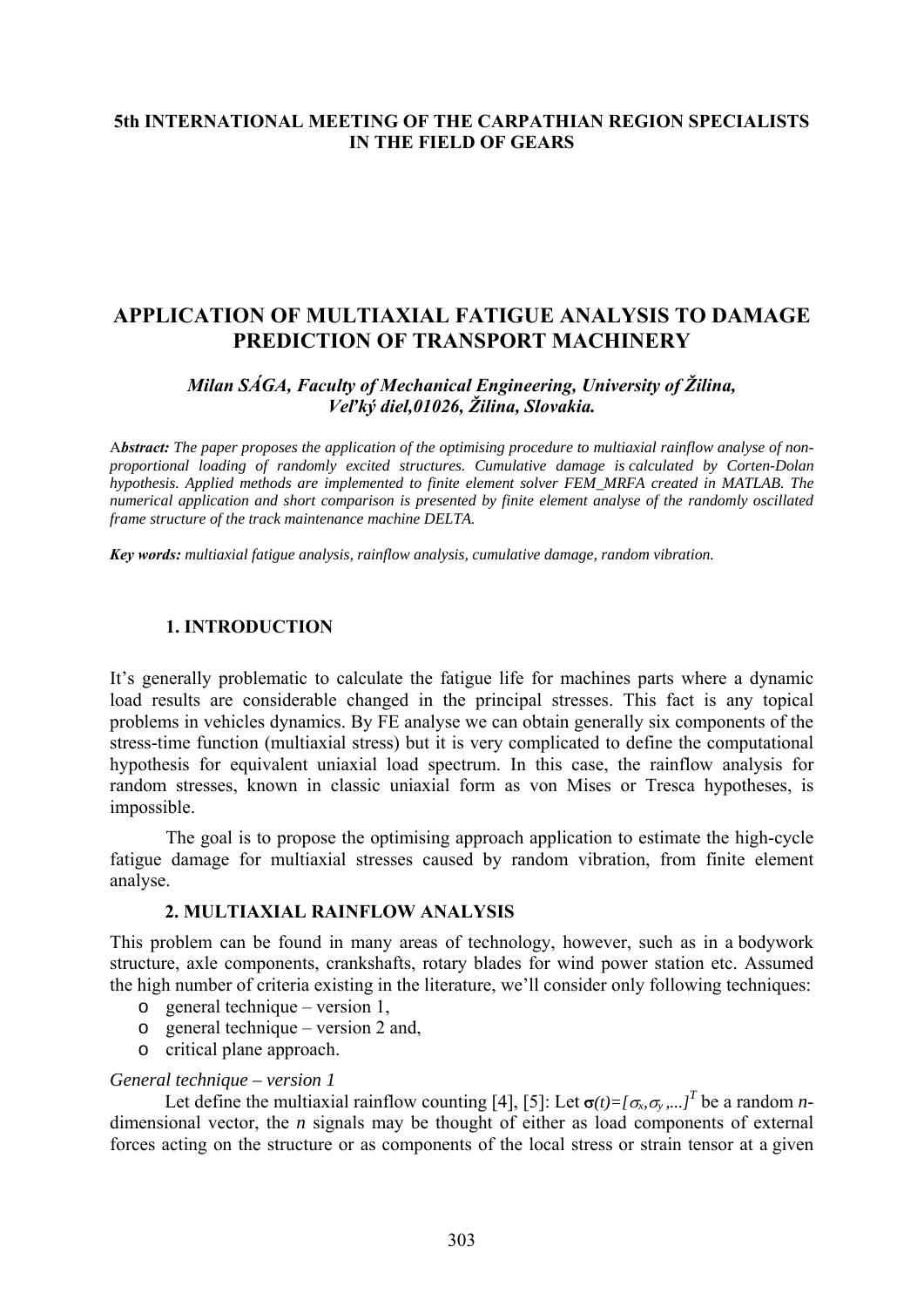point. The fundamental idea is to count raniflow cycles on all linear combinations  $\sigma_{MRF}(t)$  of the random vector components of the form:

$$
\sigma_{MRF}(t) = \sum_{i=1}^{n} c_i \cdot \sigma_i(t) = \begin{bmatrix} c_1 & \dots & c_6 \end{bmatrix} \cdot \begin{bmatrix} \sigma_x \\ \vdots \\ \tau_x \end{bmatrix} = \mathbf{c} \cdot \mathbf{\sigma}, \qquad (1)
$$

where  $c_i$  belong to a hypersphere  $\sum_{i=1}^{\infty} c_i^2 = 1$ . *n i*  $c_i$ 1  $i^2 = 1$ 

Practically, when the stress state is biaxial, the stress components can by written under the form of three dimension vector  $\sigma = [\sigma_x, \sigma_y, \tau_{xy}]^T$ . A set of linear combinations

$$
\sigma_{MRF}(t) = c_1 \cdot \sigma_x(t) + c_2 \cdot \sigma_y(t) + c_3 \cdot \tau_{xy}(t)
$$
\n(2)

can be chosen for values of  $c_i$  such as  $c_1^2 + c_2^2 + c_3^2 = 1$  thus defining a sphere [2]. The goal is to find extreme value of the estimated damage or life for vector **c**.

#### *General technique – version 2*

 The finding process of the vector **c** components is effective, if the number of components  $c_i$  is minimal. Hence, we can modify the general (six components) stress problem (1) to principal stresses problem (only three components) by relation

$$
\sigma_{MRF}(t) = c_1 \cdot \sigma_1(t) + c_2 \cdot \sigma_2(t) + c_3 \cdot \sigma_3(t) , \qquad (3)
$$

where  $\sigma_1 \geq \sigma_2 \geq \sigma_3$  are principal stresses.

#### *Critical plane approach*

 For such multiaxial stress fields, the fatigue phenomenon is generally regarded as being governed by a combination of the shear and normal stress acting on critical plane. Hence, let define

$$
\sigma_{MRF} (t) = \mathbf{c}^T \cdot \mathbf{T} \cdot \mathbf{c} \tag{4}
$$

where **T** is the classic stress tensor, and **c** is the vector of the direction cosines of the critical plane,

$$
\mathbf{c} = [c_1 \quad c_2 \quad c_3]^T, \quad c_1 = \cos(\alpha_{\text{crit.}}), \quad c_2 = \cos(\beta_{\text{crit.}}), \quad c_3 = \cos(\gamma_{\text{crit.}}).
$$

In this case the "damage equivalent stress function" is defined by normal stress in critical plane. The critical plane is possible to locate by numerical (optimising) way or to define at the beginning of the computing.

Considering other way, we can write the Dang Van criterion [1] as follows

$$
\sigma_{\text{DV}} = \frac{\sigma_{1,a} - \sigma_{3,a}}{2} + b \cdot \sigma_{h,\text{max}} \,, \tag{5}
$$

where  $\sigma_{h,max}$  is hydrostatic stress,  $\sigma_{I,a}$  and  $\sigma_{3,a}$  are the largest and smallest amplitudes of principal values of the stress tensor, *b* is a material constant. Dang Van assumes critical plane in plane of maximum shear stress.

### **3. IMPLEMENTATION OF OPTIMISING TECHNIQUES TO RAINFLOW ANALYSIS AND FATIGUE LIFE PREDICTION**

Finite element analysis is the traditional numerical technique for the stress estimation of the oscillating mechanical structures. We shall assume

- o random excitation,
- o geometrically and physically linear FE model,
- o Miner's linear law for cumulative damage.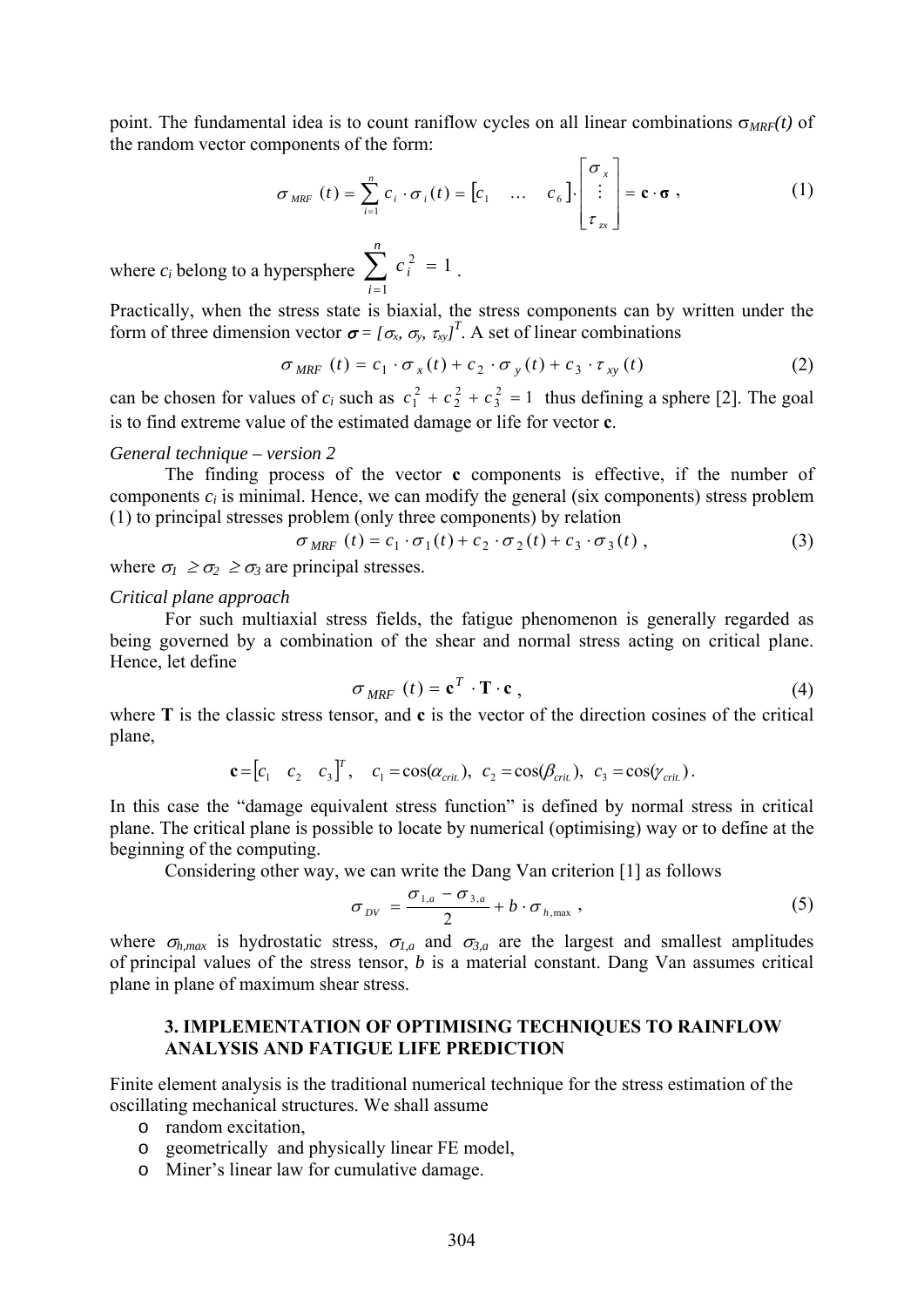Subject to the normality condition of **c**, the optimising variables vector is normalised by relation  $c = \frac{c}{\sqrt{a^T}}$ ' $\vec{c} \cdot \vec{c}$  $c = \frac{c}{\sqrt{c}}$ ⋅  $=\frac{C}{\sqrt{T}}$ . Our aim is to find the optimum vector **c**<sub>opt</sub> for the objective function

$$
F = \max(D(\mathbf{c})) = \max(\sum_{i=1}^{nc} \frac{n_i}{N_i}) \quad \text{or} \quad F = \min(T(\mathbf{c})) = \min(\frac{t}{3600 \cdot D(\mathbf{c})}) \quad [\text{hour}], \quad (6a, b)
$$

where *t* is time interval of realisation, *D* is cumulative damage, *T* is fatigue life in hours,  $N_i$  is number of cycles to failure,  $n_i$  is number of cycles at one particular stress level. By rainflow decomposition of  $\sigma_{MRF}$  (*t*,**c**), we obtain  $N_i$  and  $n_i$ . Considering Corten-Dolan modification of Wohler curve (Fig. 1) [6], we can write

$$
N_{i}(\mathbf{c}) = 10^{\left[\frac{\log(\sigma_{A_{\max}}) \cdot \log(N_{0}(\mathbf{c})) - \log(\sigma_{Ai}) \cdot [\log(N_{0}(\mathbf{c})) - \log(N_{A})] \right]}{\log(\sigma_{A_{\max}})}} , \qquad N_{0}(\mathbf{c}) = 10^{\left[\frac{\log(\sigma_{Ci}(\mathbf{c})) \cdot \log(N_{A}) - \log(\sigma_{A_{\max}}) \cdot \log(N_{Ci}(\mathbf{c})) \right]}{\log(\sigma_{Ci}(\mathbf{c})) - \log(\sigma_{A_{\max}})} \right]
$$

$$
N_{Ci} = N_A \cdot \left(\frac{\sigma_{A\max}}{\sigma_{Ci}(\mathbf{c})}\right)^{k \cdot m} \quad \text{and} \quad \sigma_{Ci}(\mathbf{c}) = \sigma_C \cdot \frac{R_m - \sigma_{mi}(\mathbf{c})}{R_m} \quad \text{(Goodmann)},
$$

where  $\sigma_{mi}$ ,  $\sigma_{Ai}$  are mean stress and stress amplitude after rainflow decomposition of  $\sigma_{MRF}(t,c)$ ,  $R_m$  is tensile strength. Parameters *NA,*   $\sigma_{\text{Amax}}$ ,  $N_C$ ,  $\sigma_C$ ,  $N_0$ ,  $N_i$ ,  $\sigma_{Ai}$  are presented on Fig. 1.

 The searching process is realised by computational program FEM MRFA created in MATLAB. Program contains stress analyse by FEM and optimising procedure by MATLAB function FMINS for chosen element or node.



**Fig. 1** Wohler σ-N curve

#### **4. FE APPLICATION**

Assuming finite element analyse, we can usually simulate the vehicles frames by 3D beam or shell finite elements.

 For 3D beams is the uniaxial stress analyse realised in marginal points of the cross section (Fig. 2) by relationship

$$
\sigma_x = \frac{N_x}{A} - \frac{M_z}{I_z} \cdot y + \frac{M_y}{I_y} \cdot z \tag{7}
$$

where *y, z* are the centroidal principal axes, *A* is the cross section area,  $I_y$ ,  $I_z$  are centroidal principal moments of inertia for the elements section,  $N_x$ ,  $M_y$ ,  $M_z$  are internal axial force and bending moments. Considering the introduced



**Fig.2** Distribution of the stress  $\sigma_x$  in a beam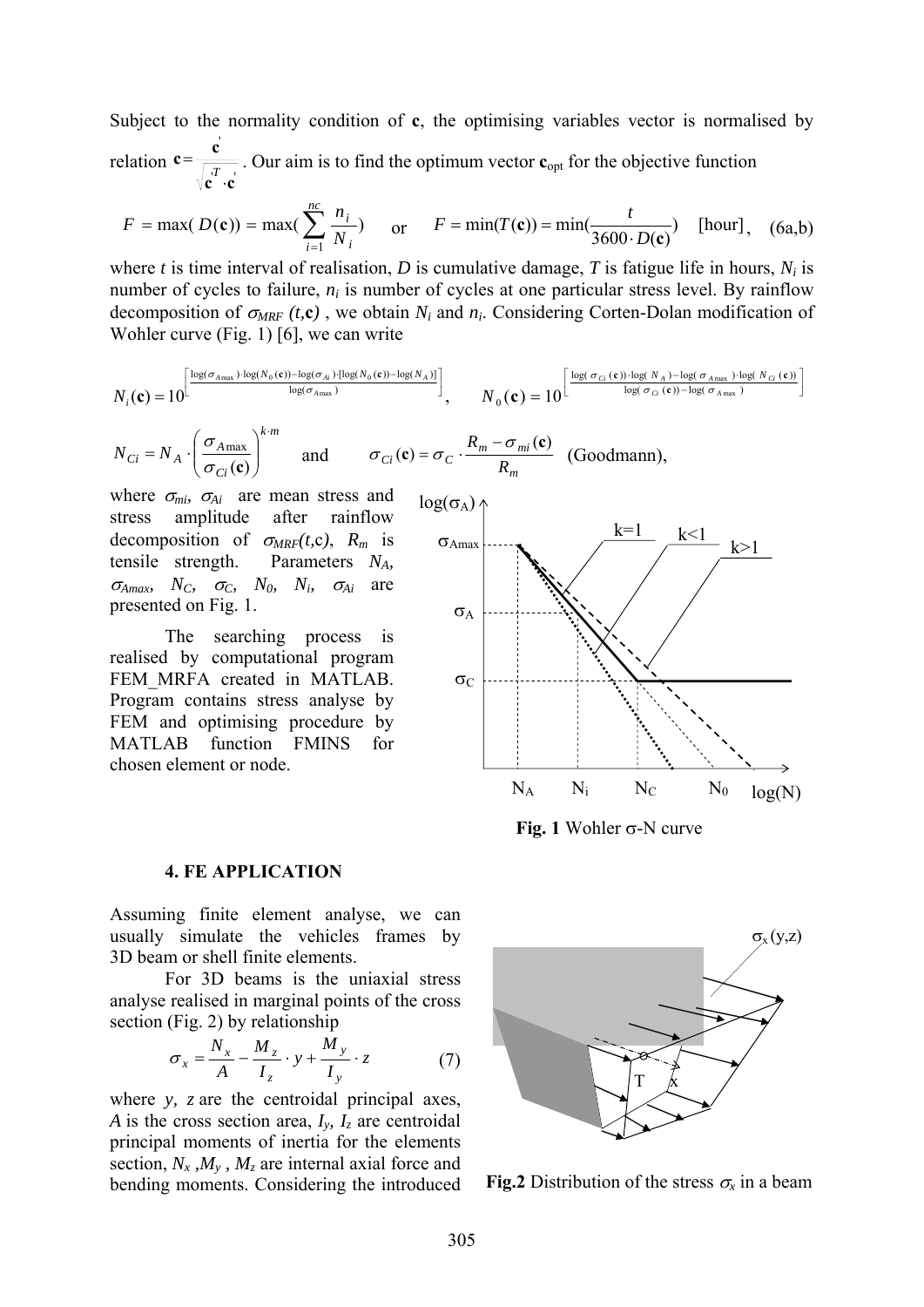facts, we can to observe the inapplicability of the multiaxial technique for this finite element.

 On the other hand the application of the shell finite elements to construction of the computational model is defined as a plane stress problem. The stress computing is realised by superposition of the membrane and bending stress components

$$
\sigma_{mx} = \frac{F_{xx}}{t} , \quad \sigma_{myy} = \frac{F_{yy}}{t} , \quad \sigma_{mxy} = \frac{F_{xy}}{t}
$$
 (8a)

and

$$
\sigma_{bxx} = \pm \frac{6 \cdot M_{xx}}{t^2} , \quad \sigma_{byy} = \pm \frac{6 \cdot M_{yy}}{t^2} , \quad \sigma_{bxy} = \pm \frac{6 \cdot M_{xy}}{t^2} , \tag{8b}
$$

where *t* is the thickness of the element,  $F_{xx}$ ,  $F_{yy}$ ,  $F_{xy}$ ,  $M_{xx}$ ,  $M_{yy}$ ,  $M_{xy}$  are componets of internal forces and moments per unit width. The stress components on top and bottom surface (Fig. 3) are following

$$
\sigma_{xx} = \sigma_{mx} + \sigma_{bxx}, \quad \sigma_{yy} = \sigma_{myy} + \sigma_{byy}, \quad \sigma_{xy} = \sigma_{mxy} + \sigma_{bxy}.
$$
 (8c)

It's mean that the "damage equivalent stress" is

$$
\sigma_{MRF}(t) = c_1 \cdot \sigma_{xx}(t) + c_2 \cdot \sigma_{yy}(t) + c_3 \cdot \sigma_{xy}(t)
$$
\n(9)

or by using of the principal stresses

$$
\sigma_{MRF}(t) = c_1 \cdot \sigma_1(t) + c_2 \cdot \sigma_2(t). \qquad (10)
$$

The last relationship is very effective subject to minimum number of the parameters *ci.* 



#### *Fatigue life estimation of the track maintenance machine DELTA*

 Concrete application of the introduced theory is realised on the finite element model of the track maintenance machine DELTA (Fig. 4). Let's consider the computational parameters:<br>  $F = 2 L0^{11} Rc$ o Young's modulus of elasticity *E=2.1011Pa*,

|         | O roung s modulus of elasticity | $E=2.10$ Pa.                                 |
|---------|---------------------------------|----------------------------------------------|
|         | o Poisson ratio                 | $\mu = 0, 3,$                                |
|         | o Density                       | $\rho = 7800 kg/m^3$ ,                       |
|         | o Elastic limit                 | $R_k = \sigma_v = 247 MPa$ ,                 |
|         | o Tensile strength              | $R_m = 370 MPa$ ,                            |
|         | o Point of Wohler curve         | $N_A=10^4$ cycles, $\sigma_{A max}=217$ MPa, |
|         | $\circ$ Fatigue limit           | $\sigma$ <sub>C</sub> =68,7 MPa,             |
| $\circ$ | Constant                        | $k=0.9$ ,                                    |
|         | o Exponent of Woher's curve     | $m = 5, 2,$                                  |
| $\circ$ | Time interval                   | $t \in <0,500>$ [sec],                       |
|         | o Time increment                | $\Delta t = 0.05$ [sec]                      |
|         | o Vehicle speed                 | $v=100$ [km.h <sup>-1</sup> ].               |
|         |                                 |                                              |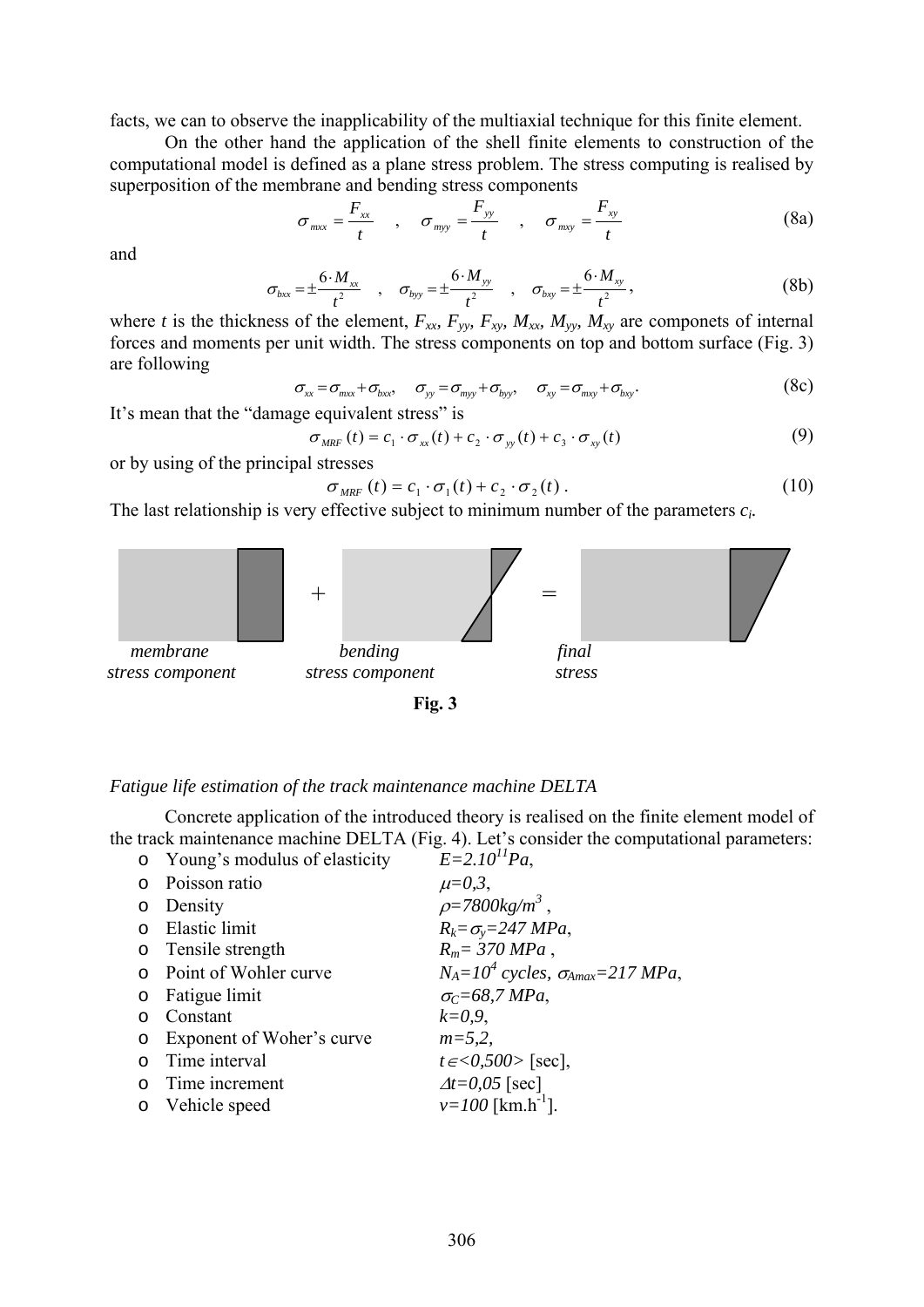

**Fig.4** Computational model of the machine DELTA with identification of the critical point subject to cumulative damage

The

functions  $u_l(t)$  and  $u_R(t)$  are the zero-mean random functions of kinematical excitation in vertical direction, which we know from measurement on real railway line. The power spectral density of  $u_l(t)$  and  $u_R(t)$  is presented on figure 5.

Since the rainflow analyse is possible to realise in only time domain, we'll use the Monte Carlo simulation of the functions  $u_l(t)$ and  $u_R(t)$  (Fig. 6).

With the advent of recent computational facilities, this method becomes ever more attractive. The results are determined from the series of numerical analyses (approximately 100-1000 realisations of random excitation). It is recommended to generate about 5000-10000 random values of excitation function (defined by power spectral density  $S_{\theta}(\omega)$  for each realisation.

Simulation of input



stationary Gaussian process  $u(t)$  with zero mean can be formulated by

$$
u(t) = \sqrt{2} \cdot \sum_{k=1}^{N} \sqrt{S_{uu}(\omega_k) \cdot \Delta \omega} \cdot \cos(\omega_k \cdot t - \varphi_k), \qquad (11)
$$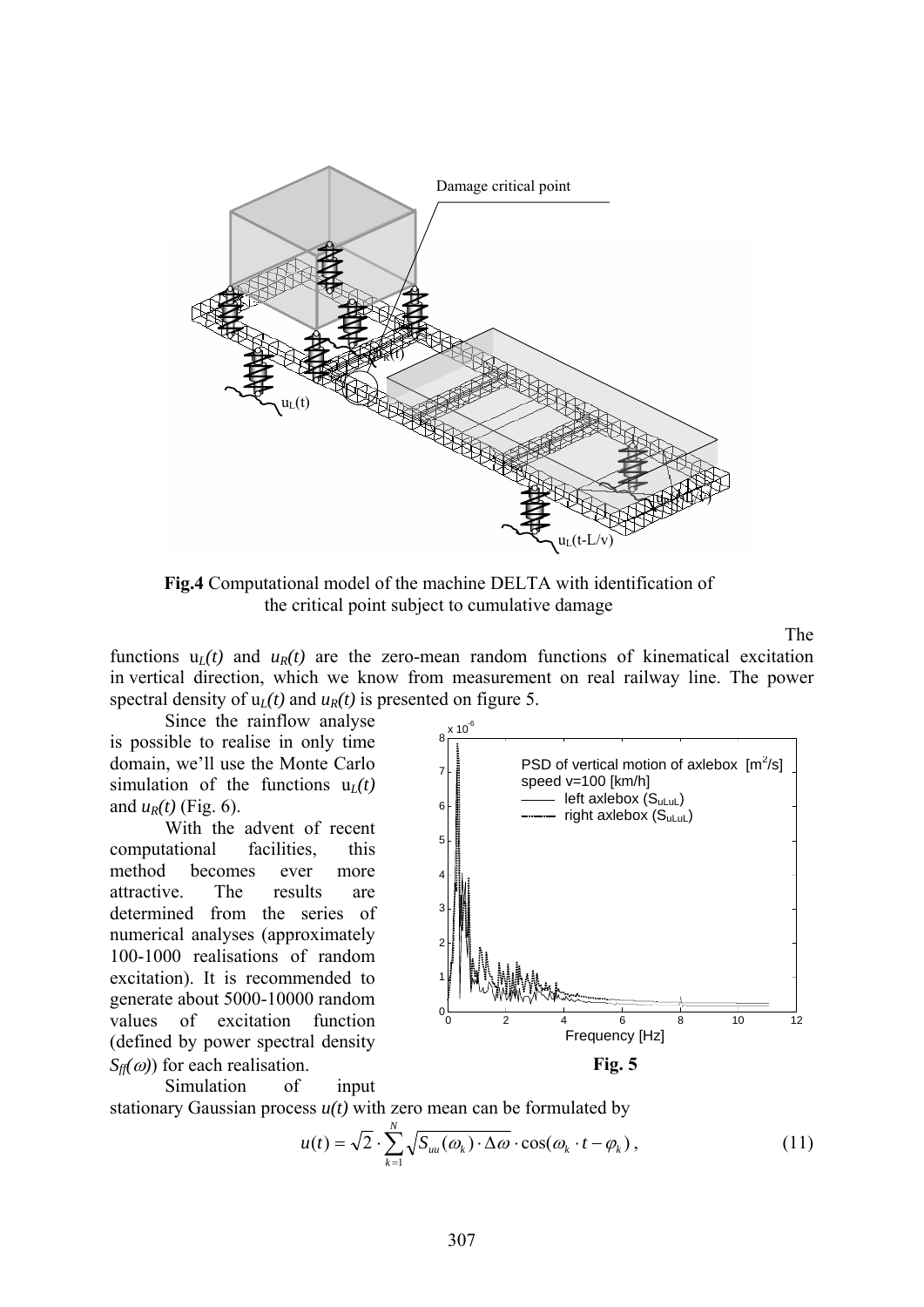where  $\varphi_k$  is uniformly distributed random number ( $0 \le \varphi_k \le 2 \cdot \pi$ ),  $u(t)$  is zero mean stationary process with power spectral density  $S_{uu}(\omega)$ . The generated time behaviours of the  $u_l(t)$  and  $u_R(t)$  are shown in figure 6.

The finite element model contains 632 shell, 32 beam and 8 spring-damper elements. The displacements were computed in 651 nodes. The damage and fatigue life prediction was calculated and compared for selected – critical nodes (The best critical node was node 75). The chosen results for critical point are presented in Table 1.

| Optimising |               |             |                 |                       |
|------------|---------------|-------------|-----------------|-----------------------|
| variables  | Initial value | Final value | Damage D        | Fatigue life T [hour] |
|            |               | 0,69032     | $1,085.10^{-6}$ | 63991                 |
| C٦         |               | 0,72351     |                 |                       |

Table 1 Optimising variables for multiaxial fatigue analysis in critical point (node 75)

The time behaviour of the principal stresses in critical point is shown in figure 7 and the principal stresses correlation is presented on figure 8.



**Fig. 6** Generated time behaviors of the vertical random axlebox displacements  $u_L(t)$  and  $u_R(t)$ 



**Fig. 7** Time behaviors of principal stresses  $\sigma_1$  (t) and  $\sigma_2$  (t) in damage critical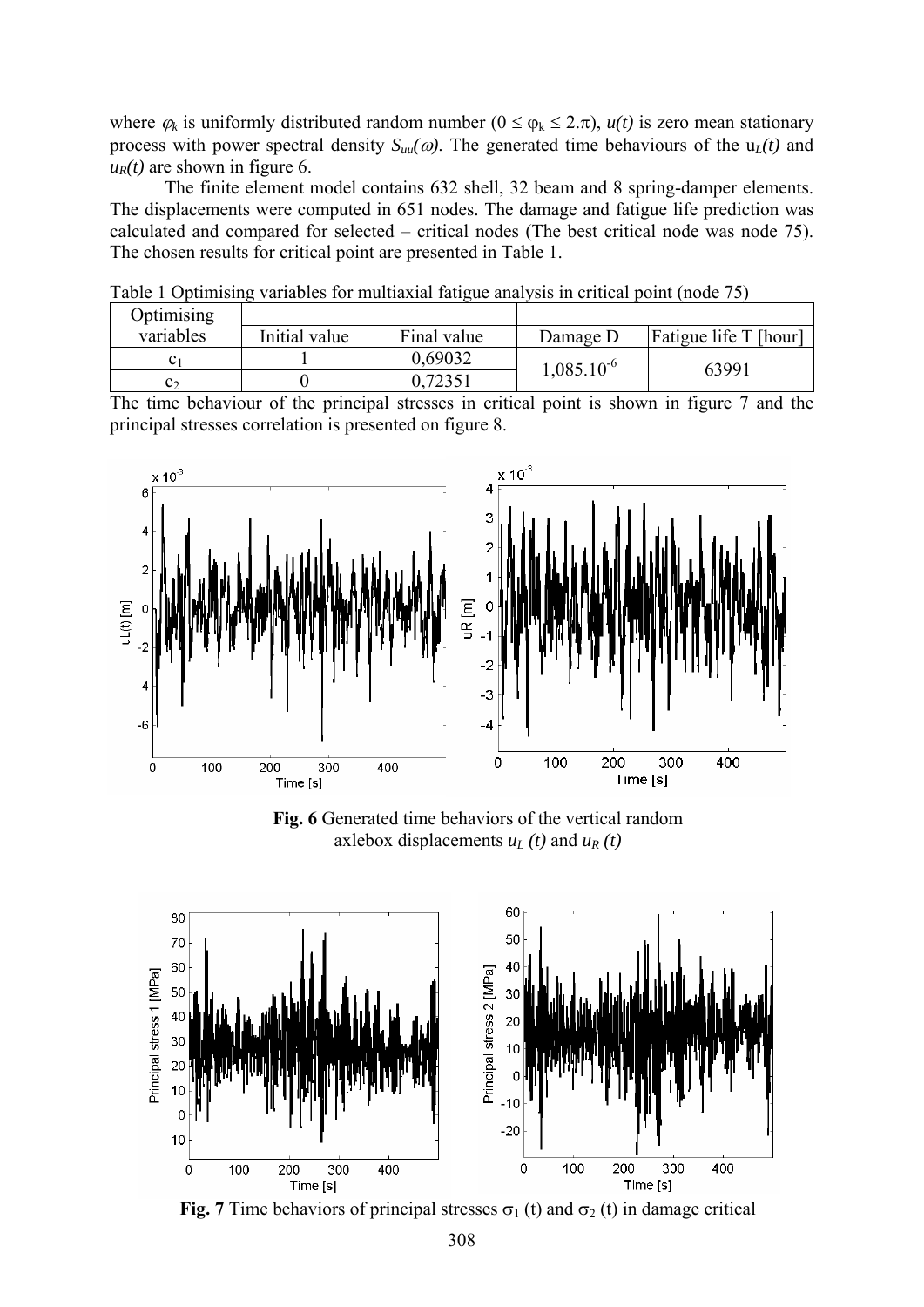

**Fig. 8** Non-proportionality of principal stresses in critical point

### **5. CONCLUSION**

This paper discusses multiaxial approach for the estimation of fatigue damage or fatigue life of the shell structural models. It is introduced the chosen ways of the multiaxial rainflow analyse of random stress tensor. The suggested and applied approach is based on equation (1) and leads to an optimising problem of a few (minimal two) variables  $c_i$   $(i=2,...6)$ . The application of multiaxial rainflow analyse is presented by the cumulative damage calculation of the randomly excited frame of the track maintenance machine DELTA.

## **6. REFERENCES**

- [1] Balda M.: Prediction of Damage Cumulation in Vibrating Rotors, Proc. of IFToMM Fifth International Conference on Rotor Dynamics, Darmstadt, 1998.
- [2] Dressler K. Köttgen V. B. Kötzle H.: Tools for fatigue evaluation of nonproportional loading, In proceedings of Fatigue Design'95, Helsinky, Finland 1995.
- [3] Papuga J. Růžička M.: Uniaxiální a multiaxiální metódy řešení životnosti y hlediska algoritmizace, 17. konferencia Výpočtová mechanika 2001, Nečtiny 2001, (269-278).
- [4] Pitoiset X.- Preumont A. Kernilis A.: Tools for a Multiaxial Fatigue Analysis of Structures Submitted to Random Vibrations, Proceedings European Conference on